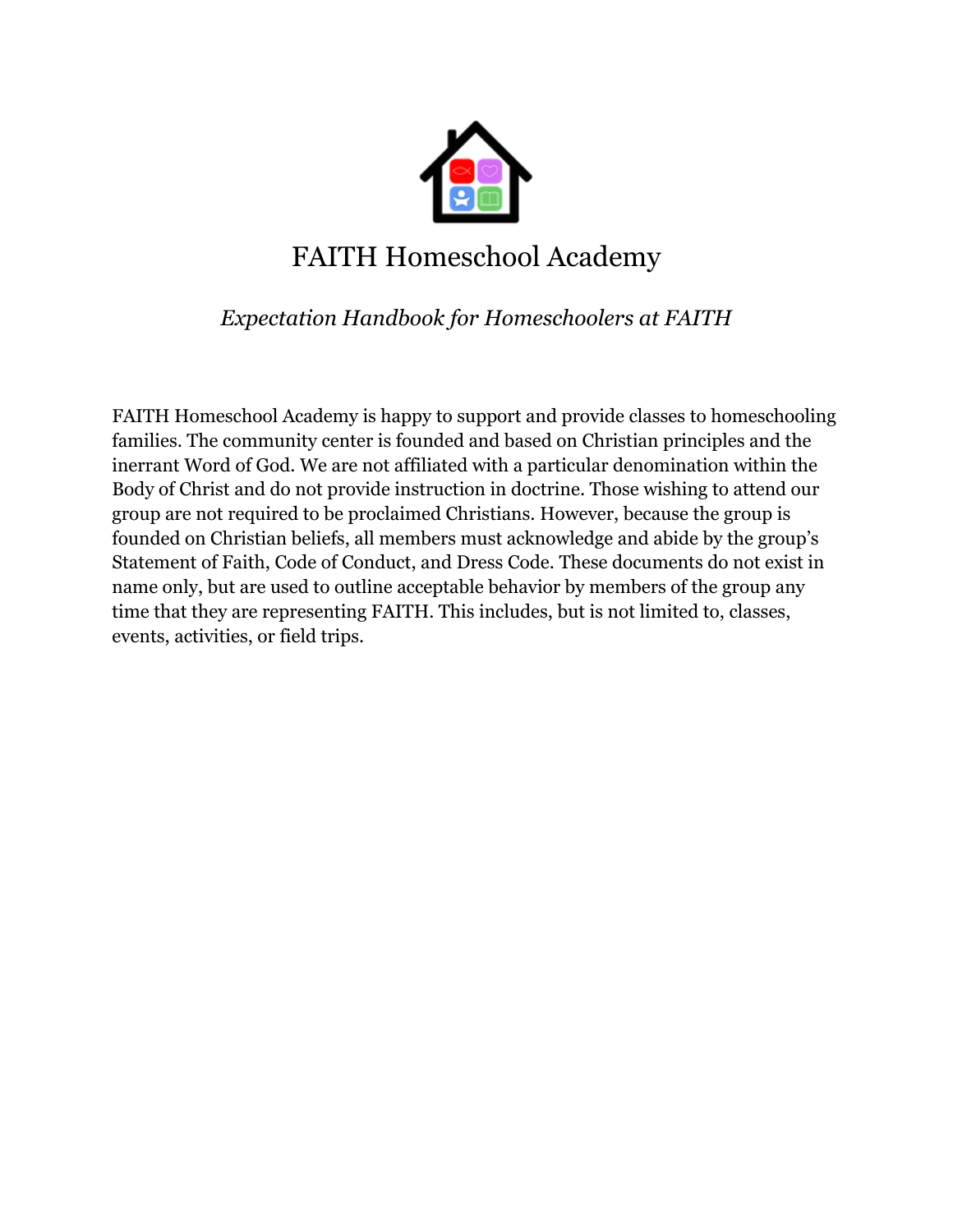#### *Dress Code*

Modesty is the goal for young ladies (1 Timothy 2:9) and respect is the goal for young men.

- No spaghetti straps, low cut tops, bare midriffs, no undergarments showing, no sheer or see through materials, or short shorts.
- SIDE NOTE ON SHORTS length of shorts should be at least as long as the person's middle finger when they hang their arms by their sides.
- Clothing should not be too tight.
- No clothing with inappropriate messages, slogans, or pictures will be tolerated.

This dress code applies to parents and children alike.

Parental Responsibility: We believe it is the parent's responsibility to ensure that the student is properly dressed for participation in FAITH classes and events. Please familiarize yourself with the dress code. When a student is observed to be in noncompliance with the dress code, the parent will be asked to take the child home to change.

## *Code of Conduct*

Parental Responsibility: We believe it is primarily the parent's responsibility to ensure that their children are following the rules and respecting the expectations laid out below. Please familiarize yourself with the expectations and rules below. When a student is observed to be in non-compliance with these, the parent may be asked to comply with the agreed upon consequences outlined below.

#### EXPECTATIONS:

- Children will show respect to all people authority and their peers. Disrespect, making fun of others, teasing, calling names, gossiping, yelling, etc. will not be tolerated.
- All people will respect the building and property at all times. If a student damages property, parents may be financially responsible for the damage. Please remember that the owners of our location have graciously allowed us to use their facilities. It is incredibly important that we show them and their facility respect in all areas.
- Respect that this is a place of business with the goal of glorifying God in all we do. With that said, no running, screaming, or otherwise unruly behavior.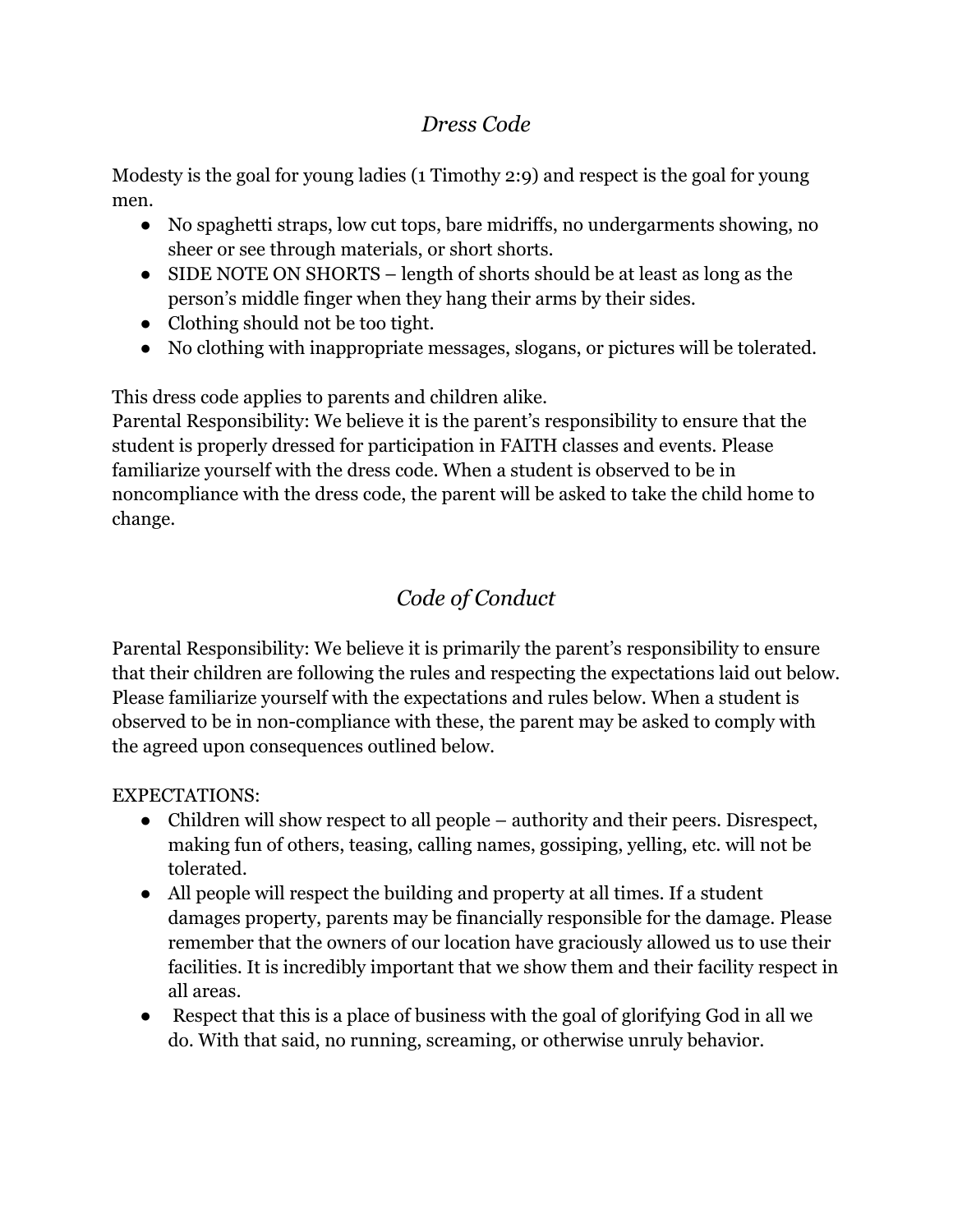#### CONSEQUENCES FOR NON-COMPLIANCE:

- First offense; Warning: student will be encouraged to better behavior and reminded of the expectations.
- Second offense; Parent will be notified.
- Third offense; Student will be asked to leave the classroom where he or she will spend time in the office of the director. During this time, the student will be expected to write a description of what happened and reasons why he or she is not in class at that particular time, along with what he or she intends to do to make sure they are not in this predicament again.
- If there is a fourth offense, the parent will be required to come to class and stay with the student the following week.
- If a student demonstrates behavior patterns that continually disrupt learning, he or she will be suspended and/or expelled at the discretion of the director.

#### *Classroom Procedures*

- Cell phones and all other electronic devices are prohibited in the classroom, unless specified by the teacher for a particular activity. Upon arrival into the classroom, students should place cell phones away in their backpack and turned on silent or off.
- If there is an emergency while your student is attending class, parents should contact the teacher and/or director if they need to be in immediate contact with their child. Students will have access to their phones and electronic devices in between classes and during lunchtime.
- If a student is absent from class, they will have one week from the date they were absent to turn in all missing assignments, homework, and retake missed tests.
- In lieu of retaking a test or quiz for a better grade, teachers will drop one test or one quiz of the student's choosing if requested per semester.
- Out of respect for our teachers and other students within the class, we highly encourage you to be on time to class each day.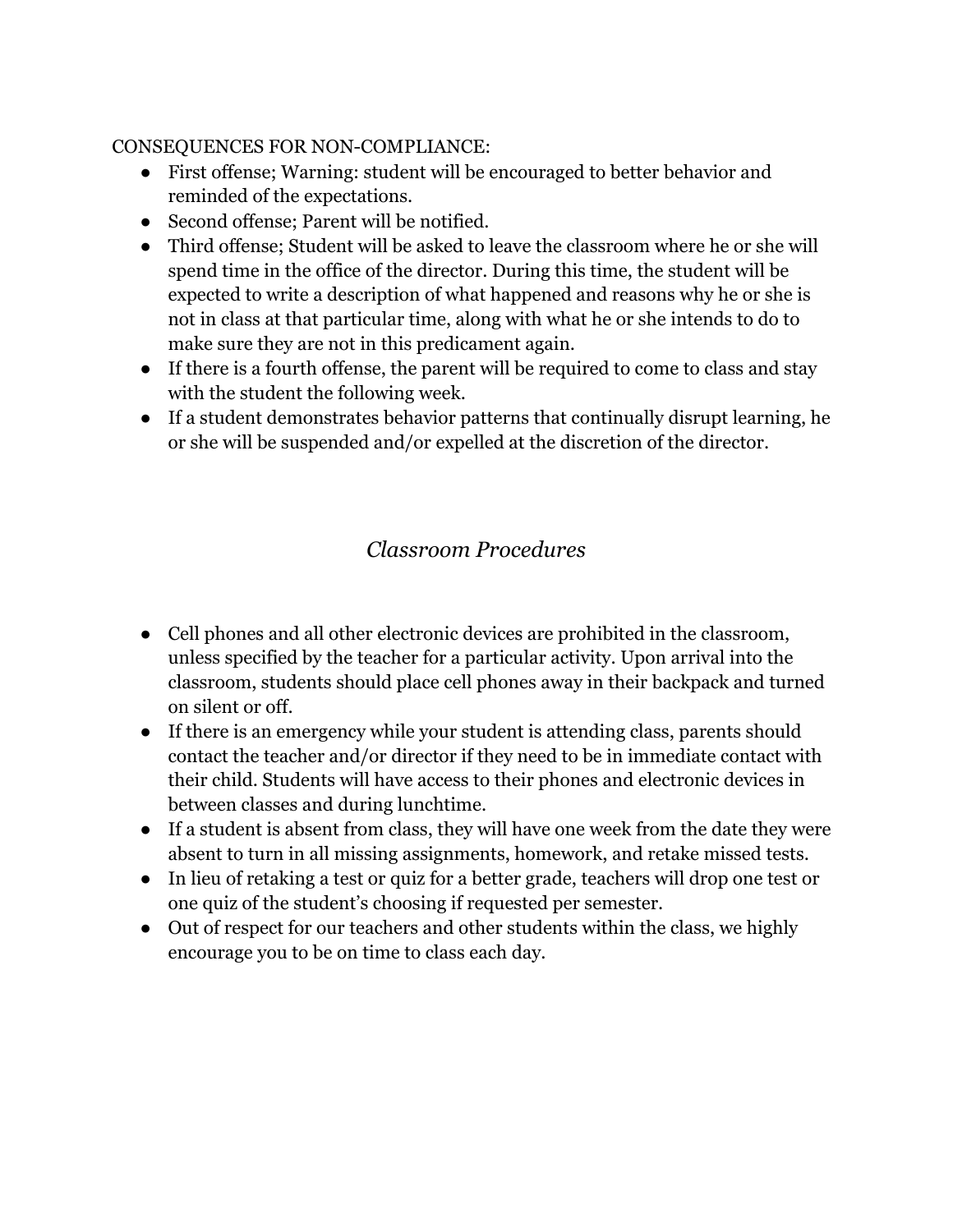#### *Grading Policy*

**A 90-100** Outstanding Progress -- Consistently demonstrates in-depth understanding of concepts, processes, and skills. **B 80-89** Above Average Progress -- Often demonstrates an understanding of major concepts, processes, and skills. **C 70-79** Average Progress -- Demonstrates a developing understanding of major concepts, processes, and skills. **D 60-69** Lowest Acceptable Progress -- Demonstrates a beginning understanding of major concepts, processes, and skills.

**F 0-59** Non-completion of important components of tasks

Weighting system: Tests 50% Quizzes 30% Homework 20%

*\*Please note that tests are not the only assignments that can be labeled in the gradebook as "tests." This could include essays, labs, etc., (teacher's discretion), that will account for the (example) 50% test grade.*

#### *Midterms & Report Cards*

Students will receive a midterm at the four week mark within the semester. This merely serves as an update on your student's progress and/or a way for parents to see grades and missing assignments.

Report cards will be handed out at the end of every quarter (8 weeks). This report card is simply for the parent's records. FAITH is not responsible for keeping grades/report cards on file.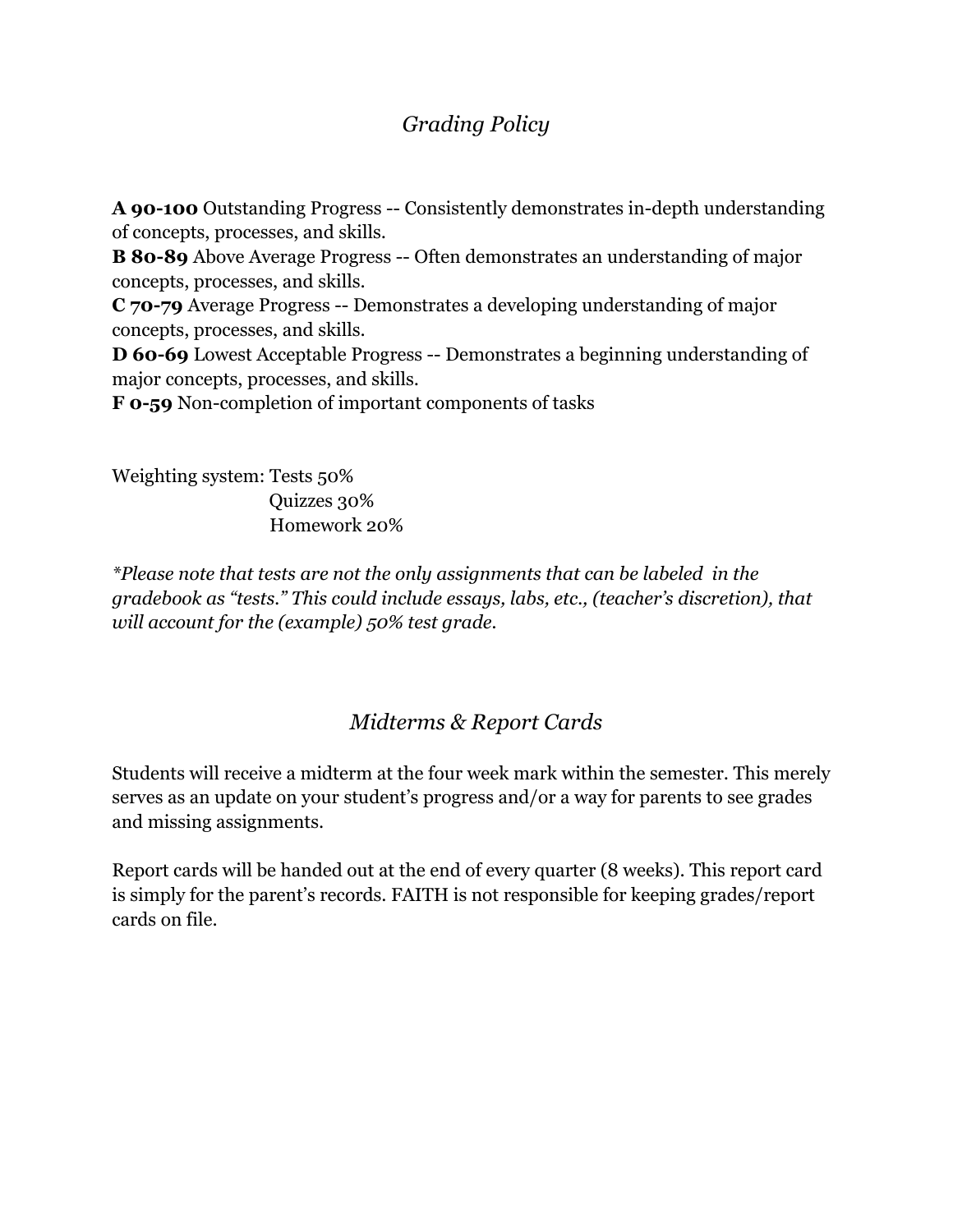#### *Payment Policy*

School tuition can be determined using the price list (found on the website). A \$50 registration fee per class is due before school begins. This holds your student's spot in their classes, as well as helps to provide curriculum for the teachers.

Tuition is the price for the entire school year. The total price for the entire school year will be divided into nine months (September-May). The helpfulness of this layout allows the school and you, as a parent, the ability to budget the same exact price every month.

The price will not change monthly because you are dividing the total tuition into nine months. So, for months like December and May, where there are not as many classes, you are still paying the same exact price each month.

Payments can be made via cash, check, Zelle, or PayPal. If using PayPal, please add 3% for additional fees.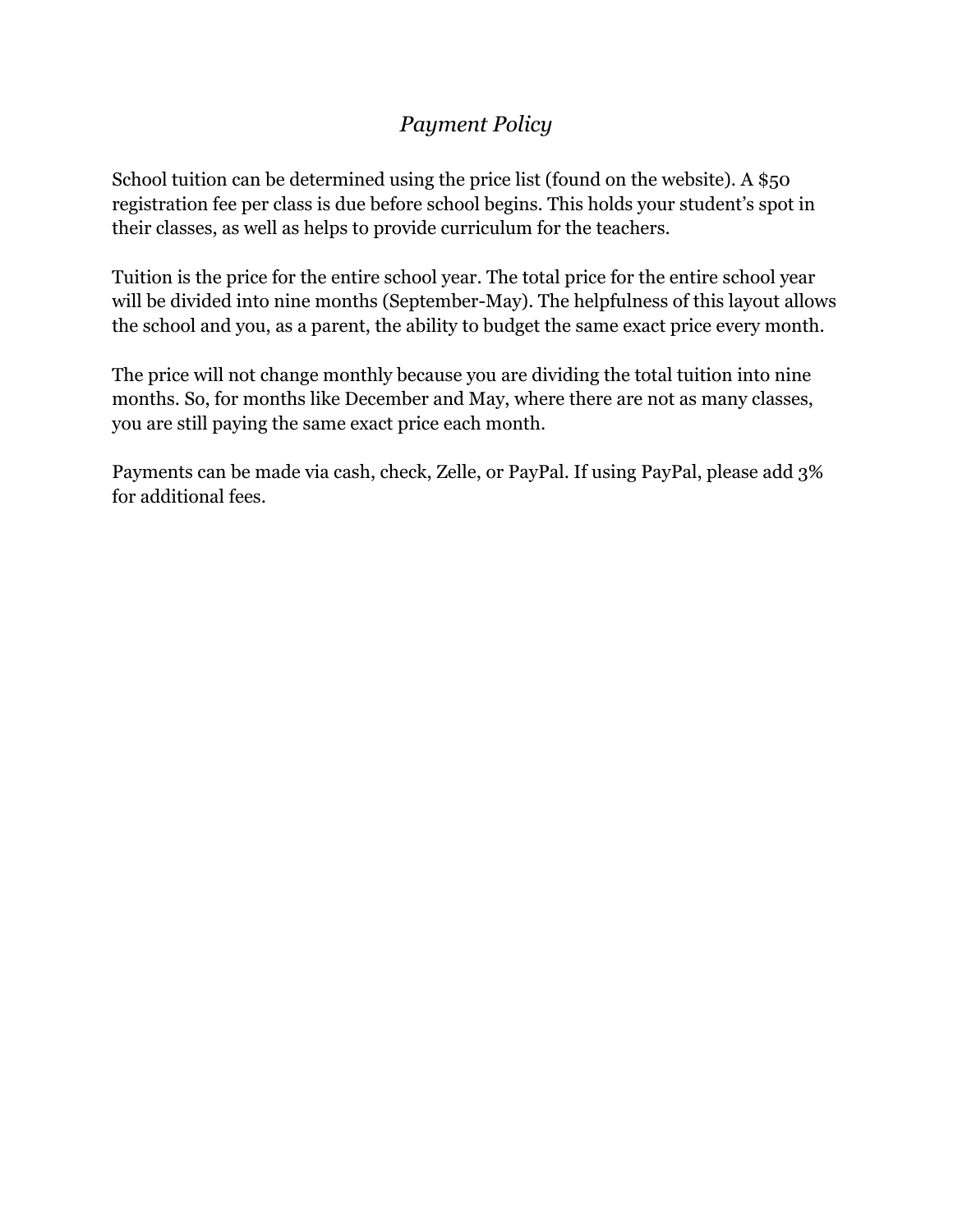#### *Make-up Work Policies* (excused and unexcused)

Excused work can be defined as work that was missed due to a student's absence from the classroom. Students are responsible for obtaining work they miss due to absences. It is understood that the nature of some work may be impossible to complete, e.g., group activities, in class labs, etc., and will be taken into consideration based on individual teacher decisions. Students will have one day per absentee day to complete their missing assignments. For example, if a student was to miss a Tuesday of the school week, their "grace day" would be Thursday, and all assignments would be due on Tuesday to receive full credit. In certain circumstances where a prolonged illness or other situation is involved, an extension of this limit may be arranged individually with the teacher.

Tests and quizzes that are missed due to an absentee must be made up within one week of returning to school. Missed exams must be scheduled with the teacher to be taken either before school, at lunch, or in class based on the teacher's preference. Failure to make up an exam within a one week time period will automatically result in a 0. Please note that all teachers post every assignment on Edmodo. If a student is absent, they will be aware of their missed assignments via the Edmodo platform.

Unexcused work can be defined as work that was assigned while the student was present in class, but resulted in incompletion of the assignment to be turned in on time. Late work is work handed in after the teacher has already collected the assignment on the original due date and will not be accepted for full credit under any circumstance. Homework or assignments where answers are gone over in class or posted to Edmodo are unable to be made up for any credit and will automatically result in a 0. If a student fails to turn in an assignment on time, the student will have until the next class meeting to receive a grade of up to 90%. By the following class meeting, the student will have the opportunity to receive a grade of up to 80%. Unexcused work will not be accepted after this point and will automatically result in a 0.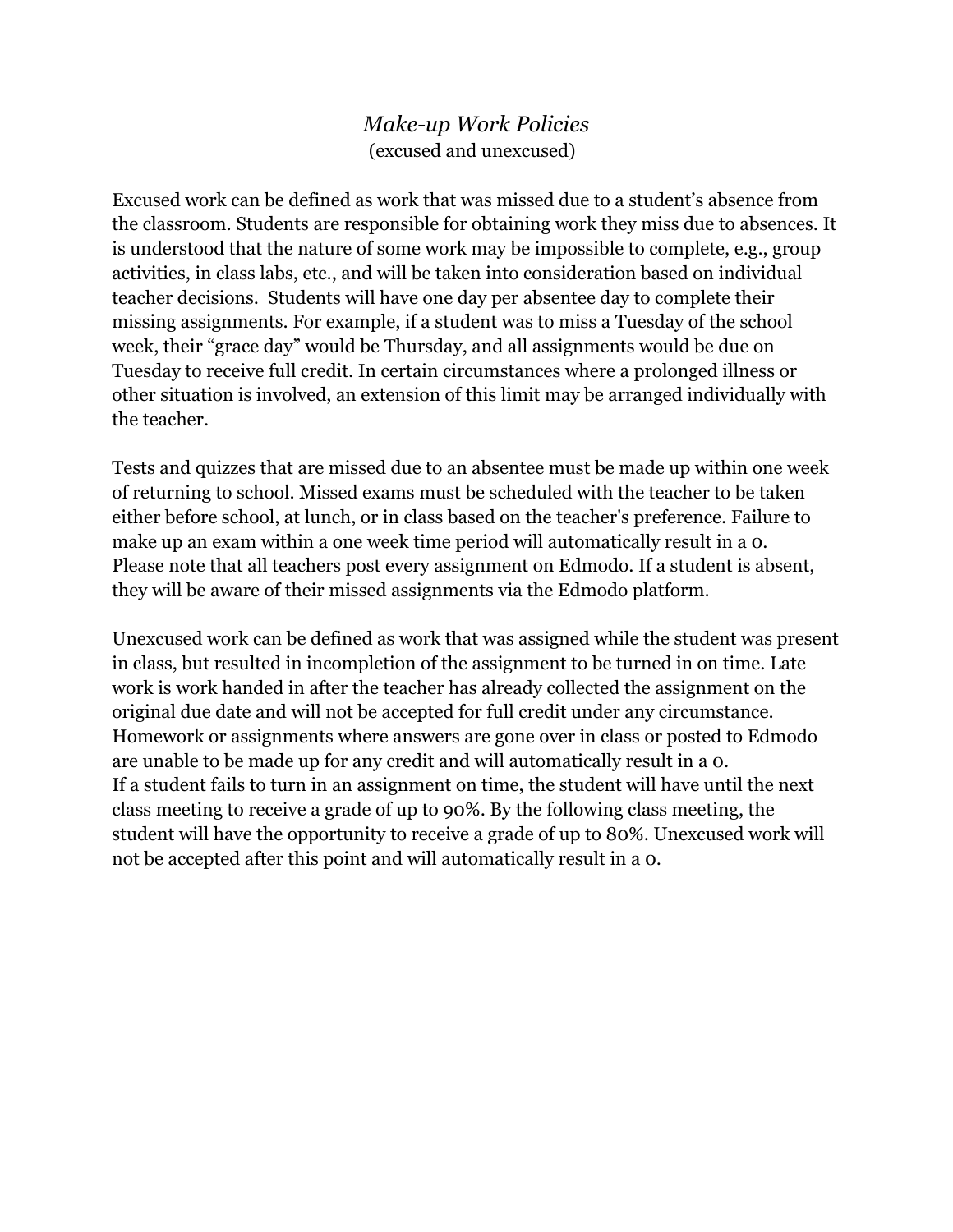## *Code of Conduct Agreement*

#### This copy should be returned to FAITH Homeschool Academy

I hereby acknowledge that I understand and have familiarized myself with the contents of and consequences of the information outlined in the FAITH Homeschool Academy handbook and code of conduct.

*\*You may sign one sheet for multiple children attending*